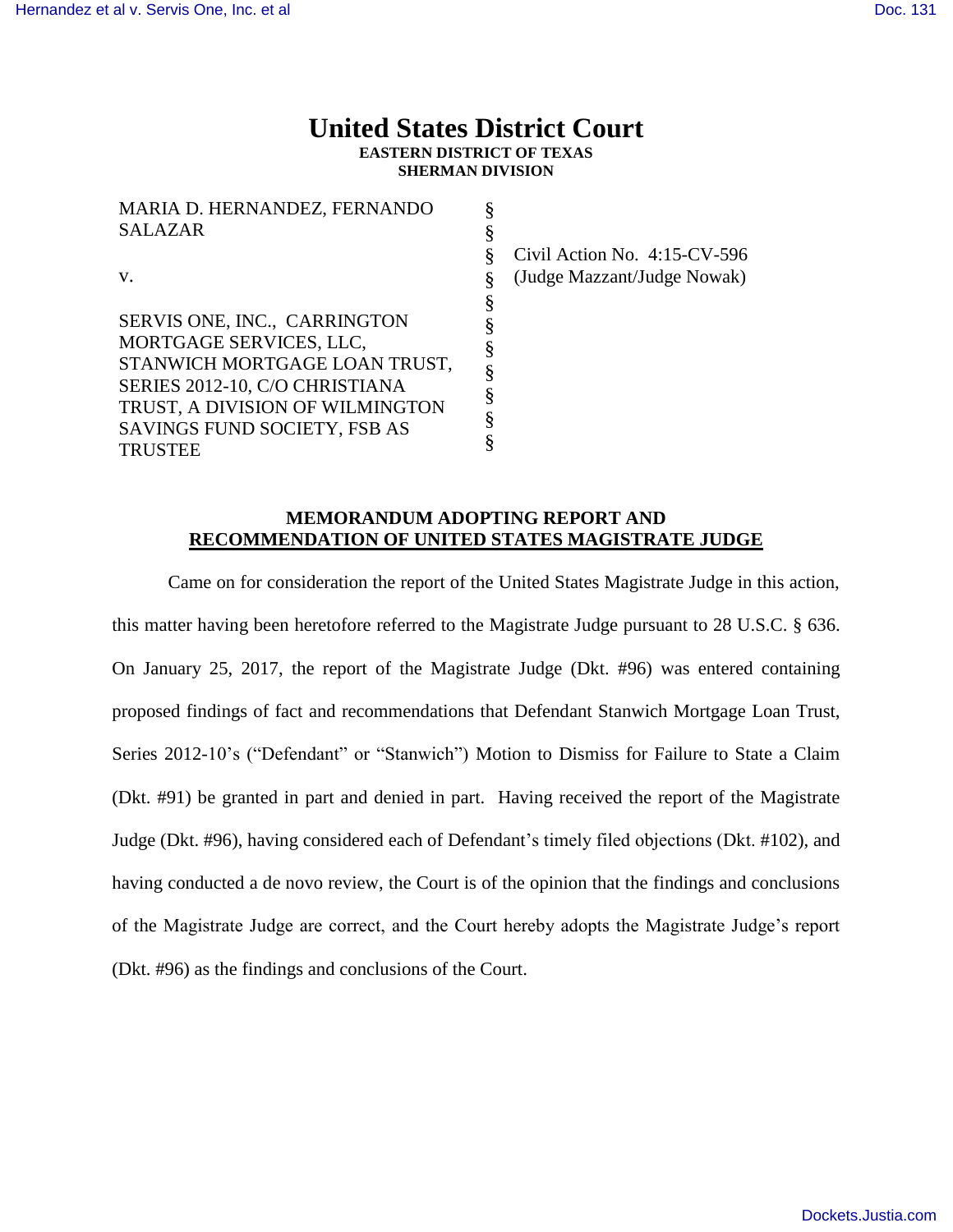### **RELEVANT BACKGROUND**

This suit relates to a mortgage loan obtained by Plaintiffs Maria D. Hernandez and Fernando Salazar ("Plaintiffs") on October 29, 2007, from Equifirst Corporation to purchase property located at 5904 Legend Lane, The Colony, Texas 75056 ("Property"). The underlying facts recited in the Report and Recommendation are pertinent and thus are restated herein.

Servis One, Inc. d/b/a BSI Financial Services, Inc. ("BSI") was the initial servicer of Plaintiffs' Loan, and serviced Plaintiffs' Loan from approximately July 2010 through October 2012. In or around May 2012, BSI believed Plaintiffs allowed their hazard insurance on the Property to lapse; accordingly, BSI force placed such insurance and thereafter added the insurance premiums to Plaintiffs' indebtedness. Plaintiffs allege they provided proof of insurance for all relevant times and continued to pay their regular monthly payments under the Loan; however, BSI began reporting "slow pays" on Plaintiffs' credit and charged Plaintiffs late fees and penalties because the Loan was in "default." In October 2012, Defendant Carrington Mortgage Services, LLC ("Carrington") began servicing the loan.<sup>1</sup>

On September 4, 2013, Plaintiffs filed suit against Carrington and BSI in the 393rd Denton County District Court, and the suit was subsequently removed to the Court. Following removal, Plaintiffs aver they discovered that the holders of Plaintiffs Note—Stanwich and The Bank of New York Mellon Trust Company National Association, As Grantor Trustee of the Protium Master Grantor Trust—also caused Plaintiffs damage. On October 8, 2015, Plaintiffs filed their First Amended Complaint, adding Stanwich Mortgage Acquisition Company II, LLC and The Bank of New York Mellon Trust Company National Association, As Grantor Trustee of the Protium Master Grantor Trust as defendants to the suit. Stanwich Mortgage Acquisition Company II, LLC was

 $\overline{a}$ 

<sup>&</sup>lt;sup>1</sup> BSI later began to service the loan again, though the precise date is unknown.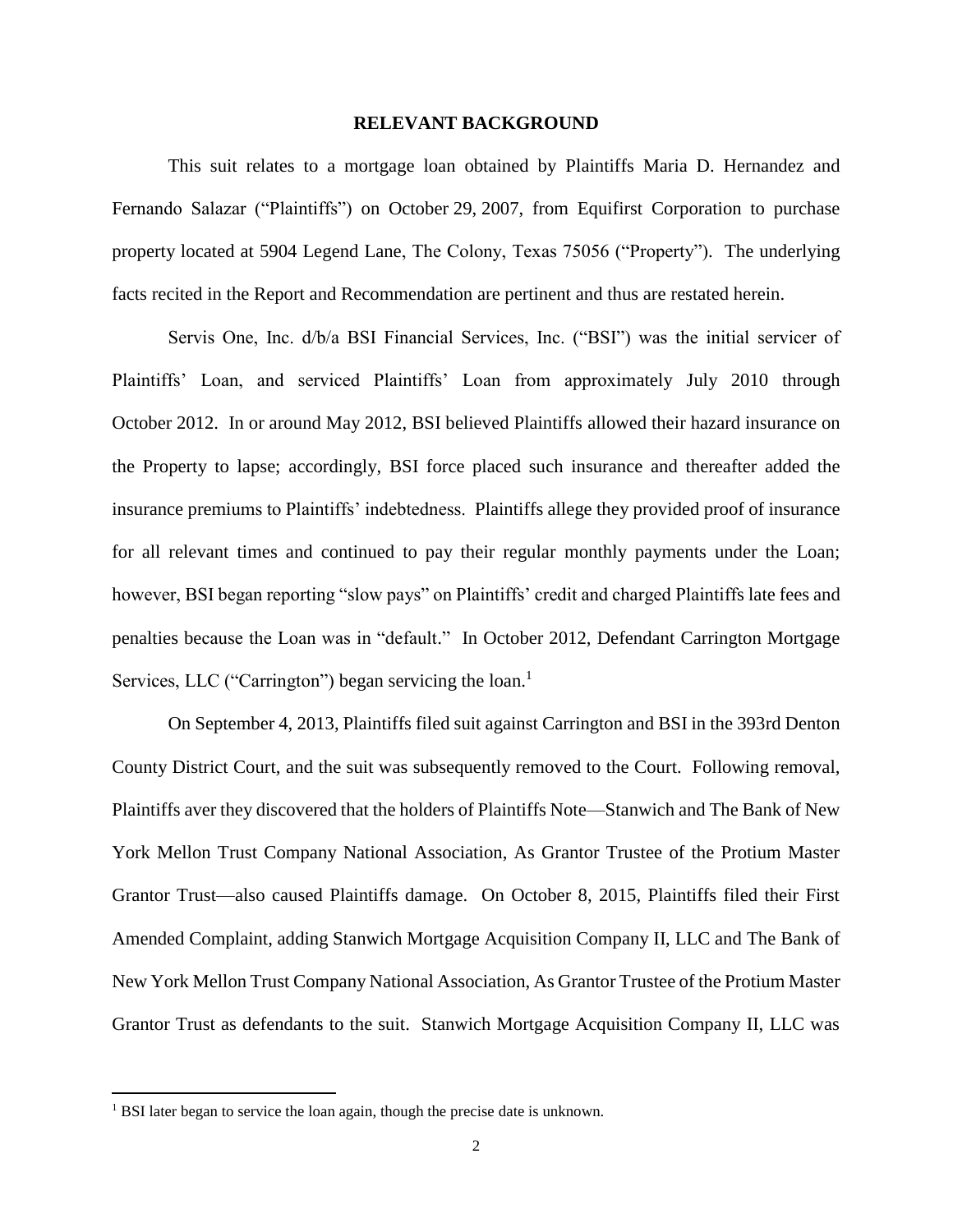improperly named and subsequently dismissed, but the Court granted Plaintiffs leave to amend their complaint to name the proper Stanwich party. On August 24, 2016, Plaintiffs filed their Second Amended Complaint naming Stanwich as a defendant. Stanwich, a New York common law trust, is the current holder of the Note and not a mortgage servicer. Plaintiffs allege that Stanwich engaged in wrongful conduct and had knowledge of its servicers'—namely Carrington's—wrongful conduct, and that this wrongful conduct "was done knowingly and intentionally, and with . . . complete disregard for Plaintiffs' rights."

On October 28, 2016, Stanwich moved to dismiss Plaintiffs' Second Amended Complaint, alleging Plaintiffs had failed to state a claim. On November 14, 2016, Plaintiffs filed their Response to Defendant Stanwich Mortgage Loan Trust's Motion to Dismiss for Failure to State a Claim. The Magistrate Judge entered a report and recommendation on January 25, 2017, recommending Defendant's Motion to Dismiss for Failure to State a Claim be granted in part and denied in part (Dkt. #96). Specifically, the Magistrate Judge found that Plaintiffs did not plead a Fair Credit Reporting Act claim, that Plaintiffs' Real Estate Settlement Procedures Act claim should be dismissed, and that Plaintiffs' breach of contract/specific performance, negligence, gross negligence, Texas Debt Collection Act, and injunctive relief claims should not be dismissed. On February 8, 2017, Defendant filed an objection to the Magistrate Judge's report and recommendation. On February 10, 2017, Plaintiffs filed a Response.

#### **ANALYSIS**

Under the law, a party who files timely written objections to a magistrate judge's report and recommendation is entitled to a de novo determination of those findings or recommendations to which the party specifically objects. 28 U.S.C.  $\S$  636(b)(1)(c); Fed. R. Civ. P. 72(b)(2)-(3). At the outset, the Court notes neither Party objects to the Magistrate Judge's findings regarding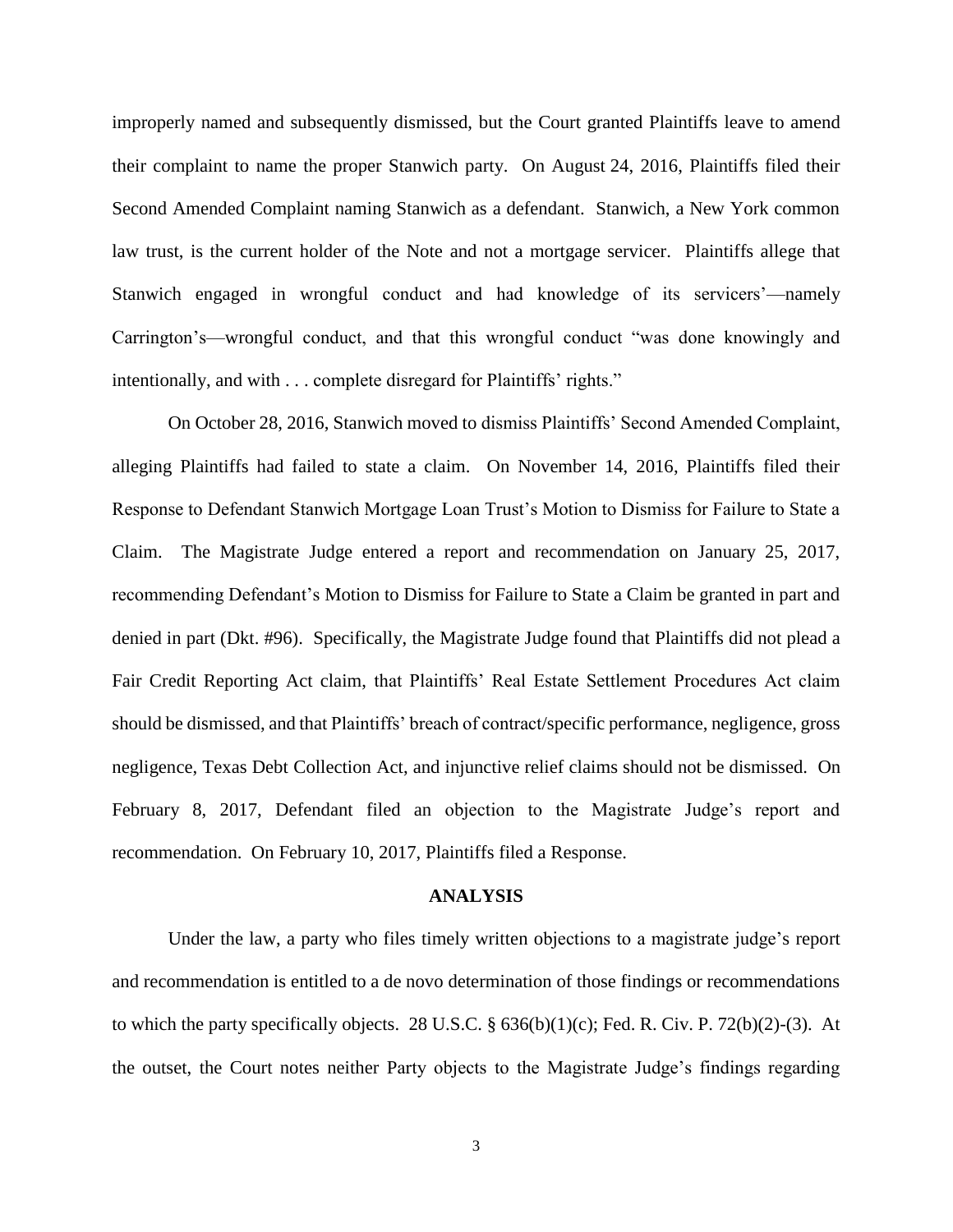Plaintiffs' breach of contract/specific performance, Texas Debt Collection Act, Real Estate Settlement Procedures Act, or injunctive relief claims. As such, and after de novo review of the record, the Court holds these findings are correct. The Court now turns to Defendant's objection, which centers solely on Plaintiffs' negligence claims.

Defendant objects to the Magistrate Judge's finding that Plaintiffs' negligence claims should not be dismissed, arguing "Plaintiffs' [negligence] claims against Stanwich [are] rooted in negligent credit reporting . . . [and] should have been dismissed" because the claims are preempted by the Fair Credit Reporting Act. Defendant asserts "Plaintiffs have not pled that any action taken by Stanwich relative to Stanwich's furnishing of credit information was furnished with malice or willful intent to injure." In response, Plaintiffs continue to assert that they do not plead any cause of action arising under the Fair Credit Reporting Act and that "Plaintiffs does [sic] not have a cause of action for negligent credit reporting." Notwithstanding, Plaintiffs agree with Stanwich that "negligent reporting claims" would be preempted by the FCRA had Plaintiffs failed to plead that Stanwich acted with malice or willful intent to injure them. Plaintiffs contend that here they pleaded sufficient facts to show their negligence claims are not preempted.

The FCRA contains two relevant preemption sections, 15 U.S.C. § 1681t(b)(1)(F) and 15 U.S.C. § 1681h(e). Section 1681t(b)(1)(F) broadly preempts state law claims by providing, "[n]o requirement or prohibition may be imposed under the law of any State—(1) with respect to any subject matter regulated under . . . (F) section 1681s-2 of this title, relating to the responsibilities of persons who furnish information to consumer reporting agencies." 15 U.S.C. § 1681t(b).<sup>2</sup> In contrast, section 1681h(e) preempts "any action or proceeding in the

 $\overline{a}$ 

<sup>&</sup>lt;sup>2</sup> Stanwich argues that it is entitled to qualified immunity defense provided in 15 U.S.C. § 1681h(e), and does not appear to assert preemption under  $\S$  1681t(b)(1)(F). However, for the sake of completeness, the Court analyzes whether Plaintiff's negligence claims are preempted under  $\S 1681t(b)(1)(F)$ . Courts are divided on how to reconcile the broad preemption language of section  $1681t(b)(1)(F)$  with the narrower language of section  $1681h(e)$ . Three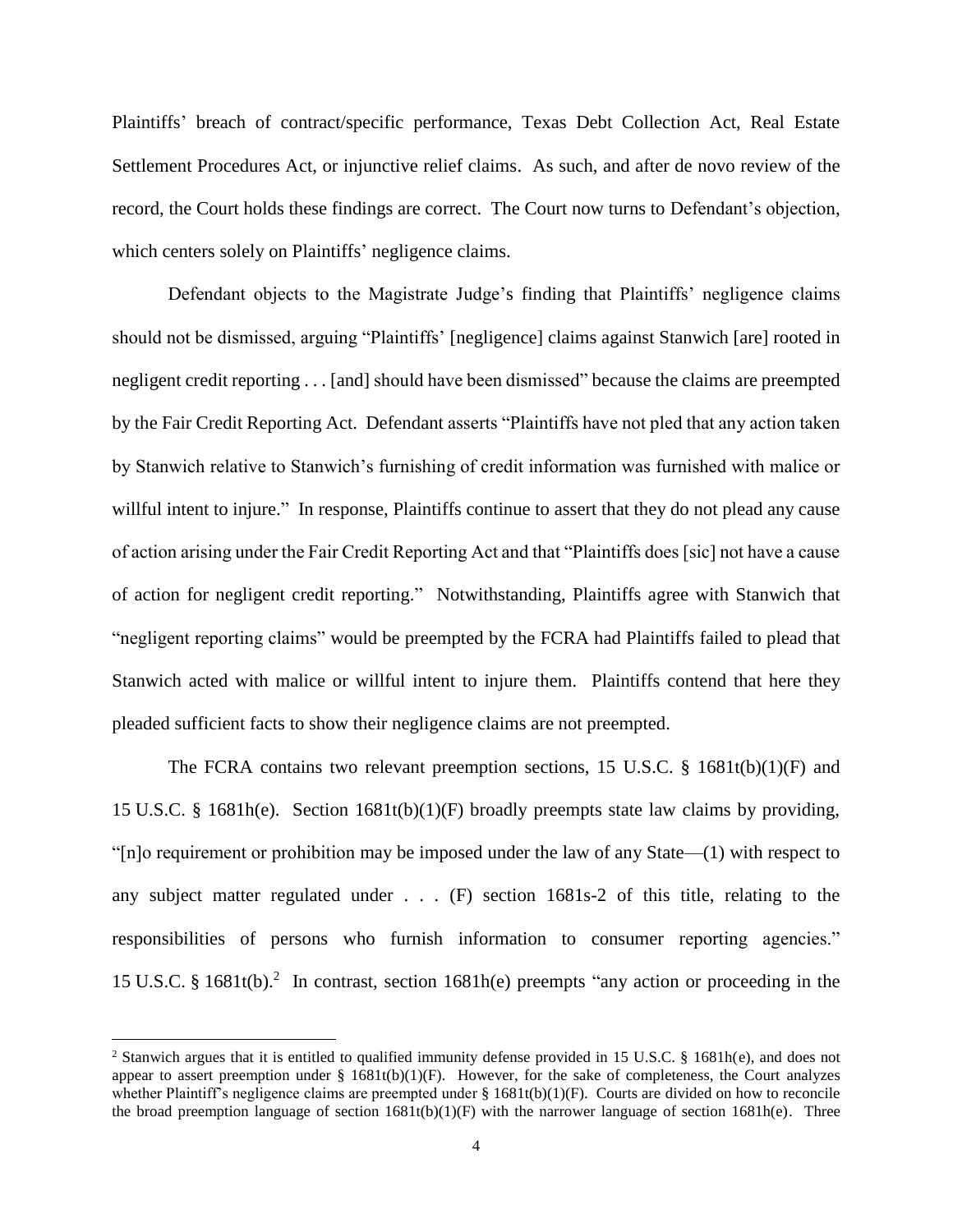nature of defamation, invasion of privacy, or negligence . . . except as to false information furnished with malice or willful intent to injure such consumer." 15 U.S.C. § 1681h(e). Stanwich argues it "is entitled to the qualified immunity defense provided in 15 U.S.C. § 1681(h)(e)." The Fifth Circuit has consistently held that section 1681h(e) does not preempt state law causes of action against furnishers that are premised on the furnishment of false information with malice or willful intent. *E.g.*, *Young v. Equifax Credit Info. Servs., Inc.*, 294 F.3d 631, 638 (5th Cir. 2002); *Morris v. Equifax Info. Servs., LLC*, 457 F.3d 460, 471-72 (5th Cir. 2006); *Hamaker v. Chase Manhattan Mortg. Corp.*, No. 4:12-CV-773, 2013 WL 1195886, at \*2 (E.D. Tex. Jan. 30, 2013), *report and recommendation adopted*, No. 4:12-CV-773, 2013 WL 1196570 (E.D. Tex. Mar. 22, 2013). Although the FCRA does not define malice, the Fifth Circuit has previously applied the commonlaw standard for malice when both parties agreed to such application. *See Cousin v. Trans Union Corp.*, 246 F.3d 359, 375 (5th Cir. 2001) (requiring the plaintiff to show that "the defendant when he published the words—(1) either knew they were false, or (2) published them in reckless disregard of whether they were true or not"). The Court applies such standard herein. To define the "willful" exception, Plaintiffs rely on *Rivera v. Countrywide Financial Corp.*, No. 1:04CV103, 2006 WL 2431391, at \*4 (S.D. Miss. Aug. 21, 2006), an FCRA case in which the court stated

 $\overline{a}$ 

predominant approaches have emerged in the case law: (1) the "total preemption" approach; (2) the "temporal" approach; and (3) the "statutory" approach. Stanwich cites *Aklagi v. NationsCredit Financial*, 196 F. Supp. 2d 1186, 1195 (D. Kan. 2002), in support of its preemption discussion. The *Aklagi* court followed the "temporal" approach, applying the categorical bar within  $\S$  1681t(b)(1)(F) only to those claims that arise after a furnisher of credit information receives notice of a dispute, and applies section 1681h(e) to those state law claims arising before notice. *Aklagi* is not persuasive; instead, the Court uses the "statutory approach"—construing § 1681t(b)(1)(F) narrowly to preempt only those claims arising under state statutory law, and recognizes § 1681h(e) as a federal defense to those state common-law claims not alleged, or proved, to be the product of malice or willful intent. *See Ayers v. Aurora Loan Servs., LLC*, 787 F. Supp. 2d 451, 457 (E.D. Tex. 2011) (finding § 1681t(b)(1)(F) preempted claim arising under Texas Debt Collection Act); *see also Thelander v. Equifax Info. Servs. LLC*, No. 3:14-CV-2650-P, 2014 WL 12596971, at \*5 (N.D. Tex. Dec. 18, 2014) ("[B]ecause section  $1681t(b)(1)(F)$  does not apply to common law claims, Plaintiff's common law defamation claim survives preemption of section 1681h(e) so long as Plaintiff can establish malice."). Because Plaintiff's negligence claims are rooted in common law and not statutory law,  $\S$  1681t(b)(1)(F) does not preempt Plaintiff's negligence claims. To the extent Defendant objects on the grounds that  $\S$  1681t(b)(1)(F) preempts Plaintiff's negligence claims, such objection is overruled.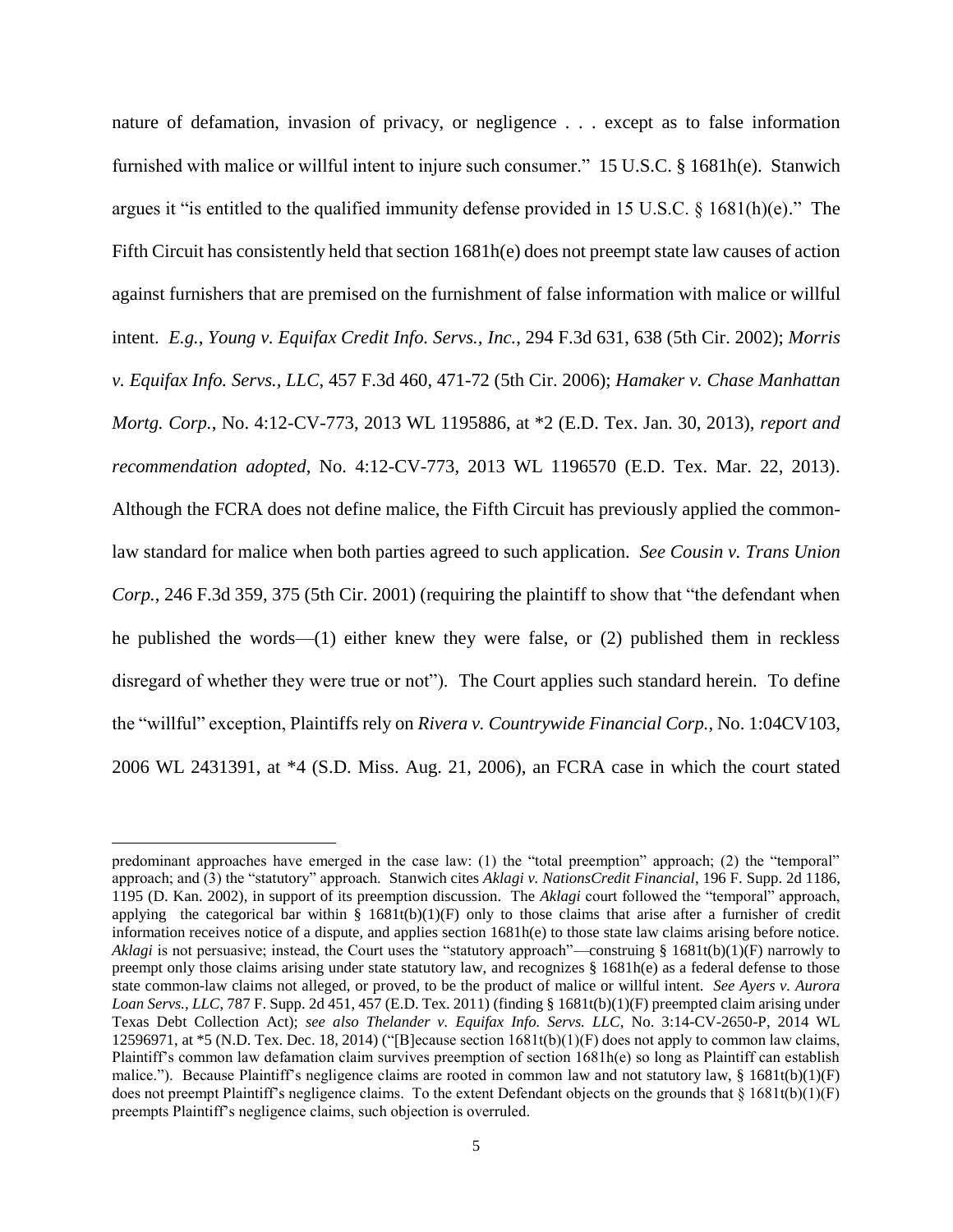"[t]he term 'willful' in this context has been interpreted to require that a defendant knowingly and intentionally commit an act in conscious disregard to the rights of others."

Plaintiffs' Second Amended Complaint specifically alleges that "Defendants' conduct and negligence was done knowingly and intentionally, and with such complete disregard for Plaintiffs' rights," and that "Defendants were repeatedly given the proof, documents, and opportunities to correct their reporting of Plaintiffs' Loan, to correct with the credit bureaus the wrongful reporting, and to date, Defendants continue to negatively report Plaintiffs to the credit bureaus." These facts, if true (which the Court must assume at this stage), would be sufficient to support a finding of "willful" intent. *See Rivera*, 2006 WL 2431391, at \*4 (denying summary judgment as to plaintiff's claims of defamation, intentional infliction of emotional distress, and invasion of privacy when consideration of the evidence could have lead to a finding of malice). Since Plaintiffs allege "willful" intent on the face of their Second Amended Complaint, their negligence claims should not be found preempted by § 1681h(e) at this time, and thus should survive Defendants' Motion to Dismiss. Accordingly, Stanwich's sole objection is overruled.

#### **CONCLUSION**

Having received the report of the United States Magistrate Judge, having considered each of Defendant's timely filed objections (Dkt. #102), and having conducted a de novo review, the Court is of the opinion that the findings and conclusions of the Magistrate Judge are correct and adopts the Magistrate Judge's report (Dkt. #96) as the findings and conclusions of the Court.